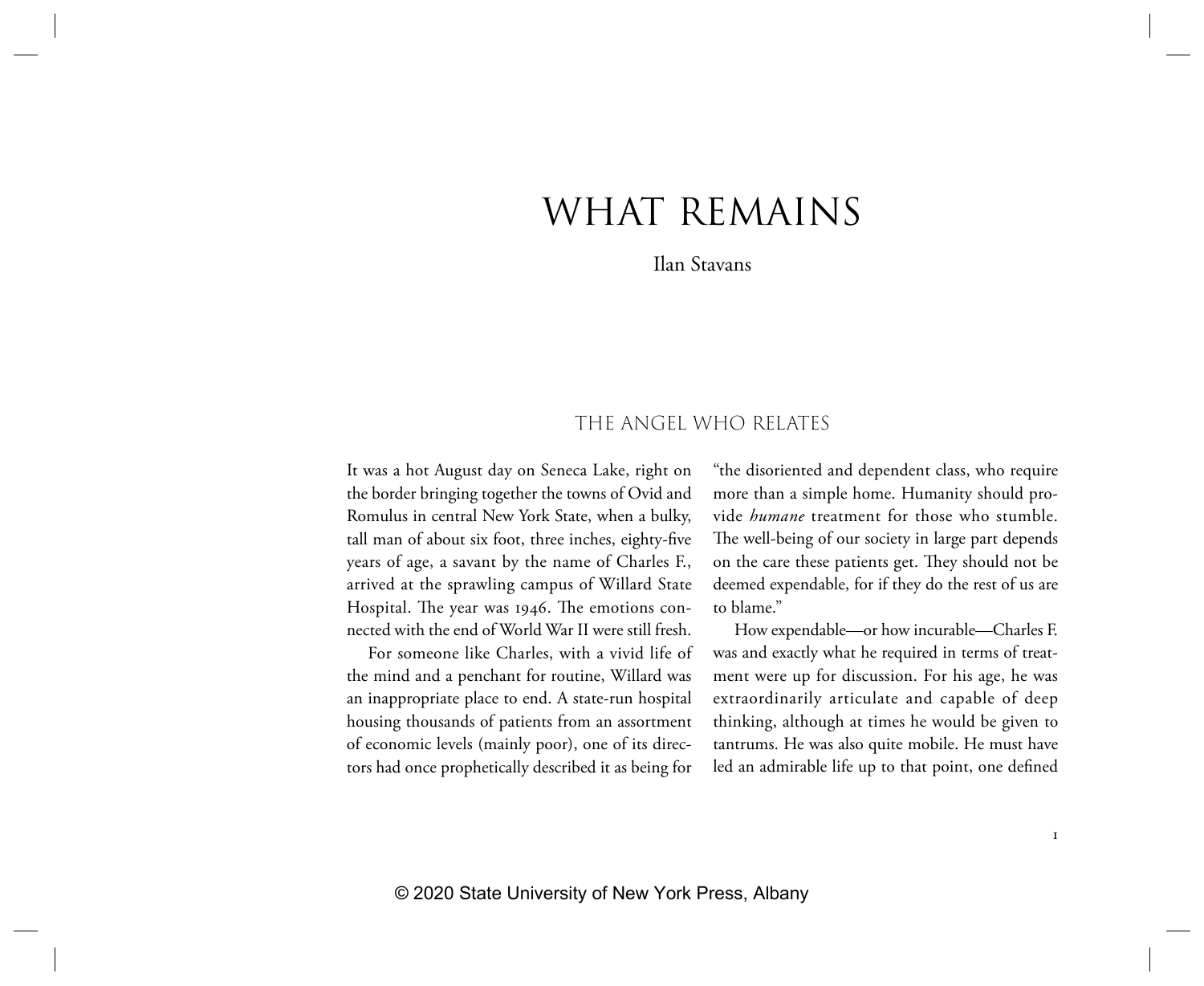by a sharp, exciting mind in a state of constant engagement.

Where was everyone now, though? Did anybody care?

In the previous few years, more than at any other time before, Charles F. had gone through periods of darkness. They made him seem isolated, trapped in his own loneliness. One could say the war was partially to blame. He had been obsessed with it from the start. Not knowing about his relatives in Europe was a nightmare. Yet it was really all about age. Exciting thoughts still visited him, and he welcomed them wholeheartedly. Slowly, though, and regardless of how much he resisted, his world was clearly crumbling.

At the very least, the doctors at Willard agreed he was what psychiatry calls "a puzzling profile," a patient whose symptoms are sometimes perfectly explainable and at other times are absolutely mystifying. He was disoriented, sometimes even childish, yet he was also clever, astute, incisive, and thoroughly endearing. He didn't know anything about mental disorders. What he did know is that certain ideas, certain visions were clearer now that at any point earlier in his life.

A note in his medical dossier, dated a few weeks after Charles F.'s registration at the asylum and written by Dr. Sheldon Nuland, his primary caretaker and eventually a friend, describes him: "Restless, at times making contradictory, rambling statements. Patient displays symptoms of anxiety, despondency, and hallucinations. He also has high blood pressure. But is likewise pleasant and composed and very rational. Or rather: he is spiritual. Patient has a deep internal life; he is in dialogue with angels."

Charles F. didn't think what he had with his visitor was a dialogue. In fact, had it been left to him, he would have preferred to describe it as a lesson. Why exchange words if what he experienced was of such beauty? He mainly listened—quietly, patiently, careful not to make a fuss.

Upon arrival at Willard, Charles F. made a statement. It was recorded by a staff member and placed in his dossier:

My name is Charles F. I got a good name. Never said a bad word about anyone. Never in trouble. I am here for nothing at all. I live in Jamaica. I went to the subway station house and they threw me out. I refused to go, so I spit on the floor, so they locked me up. I had a good name. I don't drink. I don't gamble. I got no place to go. I was a wealthy man but I lost everything. It wasn't entirely my fault.

2 stavans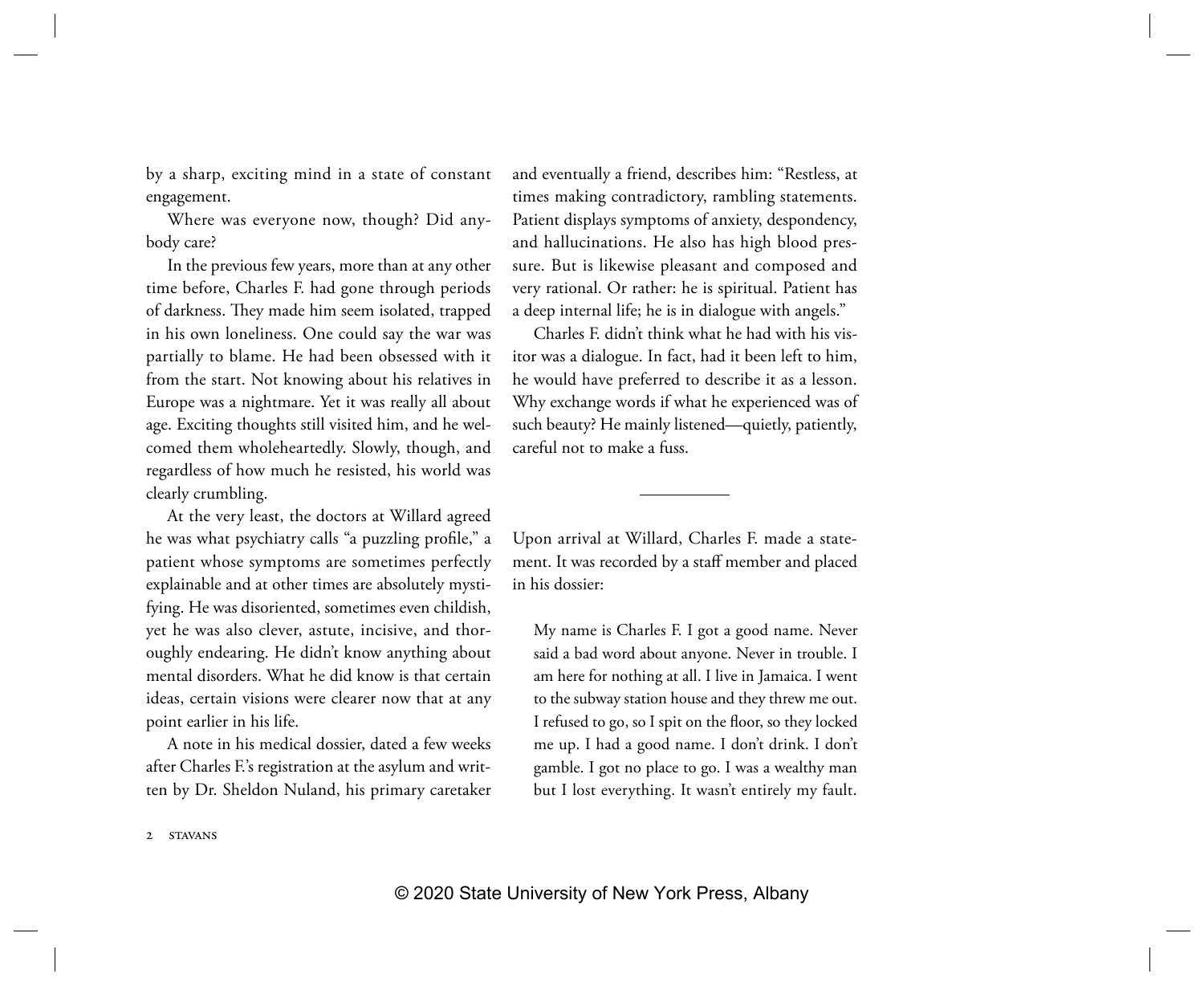There is a plan for everything we do, a plan controlled by God. I am fifty years in America. Fifty. I got my papers at home. I just need to retrieve them.

He had three old suitcases with him. He cherished their contents. Those objects spoke to different aspects of his life. Eventually, they were taken away, although he regained access in a few weeks, once he settled in his room in Winslow Hall. Apparently, he didn't pack the suitcases himself; one of his daughters did. After the first week, he was frustrated not to be able to find his favorite pajamas anywhere. His Hebrew calendar was missing, too. All of this made him feel not only dislocated but upset.

And totally alone. Where was everyone he had loved? Why hadn't Miriam asked what he needed when she agreed to let him be taken to Willard? It would have been so easy. She was his daughter. Hadn't he raised her? Had he been a bad father? Even at the police station, he would have made a list for her. It wouldn't have been hard.

Like most other patients, Charles F. entered Willard through Barrett House, the main administrative building, on a hill above the lake. Over time, he moved a lot, being housed in the Southern and Northern Wings of Barrett Hall, as well in Valentine, Reiner, and Winslow. He couldn't have known it then, but his arrival coincided with the end of one

of the most stable periods in the institution's history. Only a few years later, a precipitous decline began, not only in regard to the medicines and other available items—iodine, syringes, and cotton puffs were scarce then, as they had been during the war—but in terms of the overall quality of life of the patients, doctors, and staff.

This worsening of conditions was connected in part to the priorities the nation set for itself now that soldiers were back from the front. Beyond that, views of mental illness and psychiatry were about to be shaken. Long-term care for patients in psychiatric hospitals was about to be tested as a concept. At Willard, Charles F. received a type of treatment that within a couple of decades seemed utterly anachronistic.

Although he arrived in an ambulance, he thought he could have come by foot. As he told everyone, "for a Polish immigrant who arrived at Castle Garden in Battery Park without a cent in his pocket, I was still rather together." Yes, occasionally he got out of breath. His arthritis was more than a nuisance; it felt to him like a calamity he needed to escape. Yet he wondered if there is ever a point in life at which humans do not suffer. To dispel the pain, he could count to one hundred in Hebrew. Or was it Polish?

"Suffering is good," he would repeat to himself. "It builds character. *Hazak*, *hazak*, *venit'hazek*—be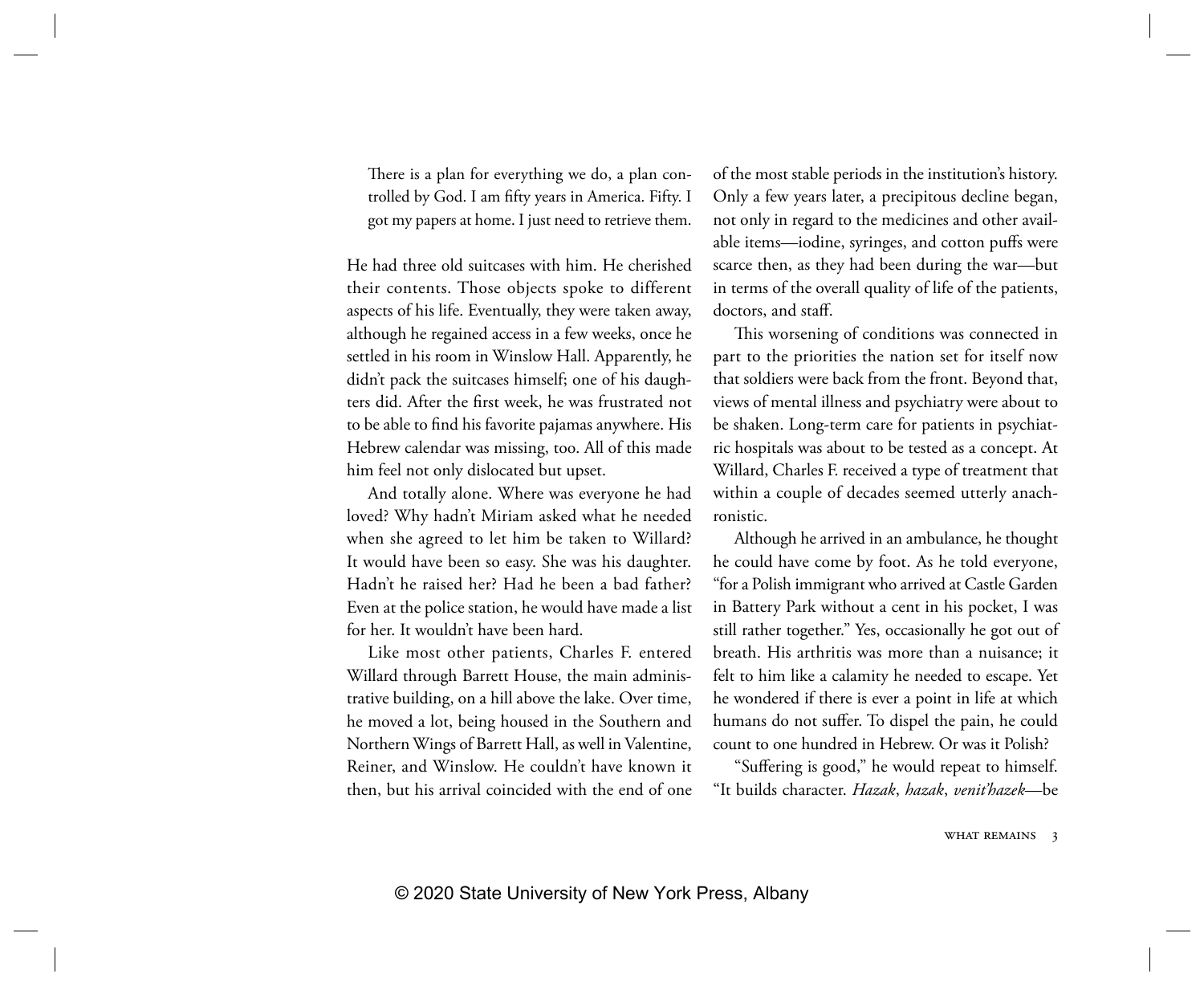strong, be strong, and we will be strengthened. It is how every book of the Torah concludes, with the end of *Pekudei*. Suffering heals the soul. Suffering helps focus the mind."

His Jewishness would ultimately save him, he believed. As far as he was concerned, he was at Willard only temporarily, just as he had been in the previous hospital. What was its name? He couldn't remember. The name "Willard" he couldn't recall, even though the word had a nice ring to it. Hadn't he heard that it was on the Seneca River, upstate? He had been to Syracuse twice, once to see a client. He and Leah had taken the children for a vacation that included the Erie Canal. He knew Seneca was a Roman philosopher. Wasn't he the author of *Naturales Qauestiones*, explaining the causes and secrets of how nature works? A friend had told him about it after reading a copy at the New York Public Library midtown branch.

Even though these comments were positive, Charles obviously preferred not to be at Willard. That's because he wasn't crazy—of that, he had no doubt. Other people were, but not him. He would leave the next day or the one after. Ida was about to return from Florida. He had promised to join her in the Catskills in early September, when it is less humid and the crowds are gone. He always kept his promises.

Charles F. never left Willard, though. Nor did his suitcases. At one time the nation's largest asylum of its kind, Willard swallowed him whole, just as it did the other 50,000 patients it housed in its 125 year history.

It wasn't solely his fault. Friedrich Nietzsche liked to argue that "in individuals, insanity is rare; but in groups, parties, nations, and epochs, it is the rule." In broad strokes, culture was to blame, since it just didn't know what to do with people like Charles F. Are they still of some use? Hadn't the asylum's founders cautioned against finding such a population expendable? The mind is a volatile machine. When it works, it does so in predictable ways. But then, *boom!*, nothing makes sense anymore. What we call mental illness is just chaos.

At what point does our life cease to be ours? When do we lose control of it? Does it ever really belong to us?

Three months before his admission—three months and two days, to be exact—Charles F. found himself in Brooklyn. He couldn't tell exactly why. And at Union Street? He never used that train station. Was he on his way to Williamsburg to visit a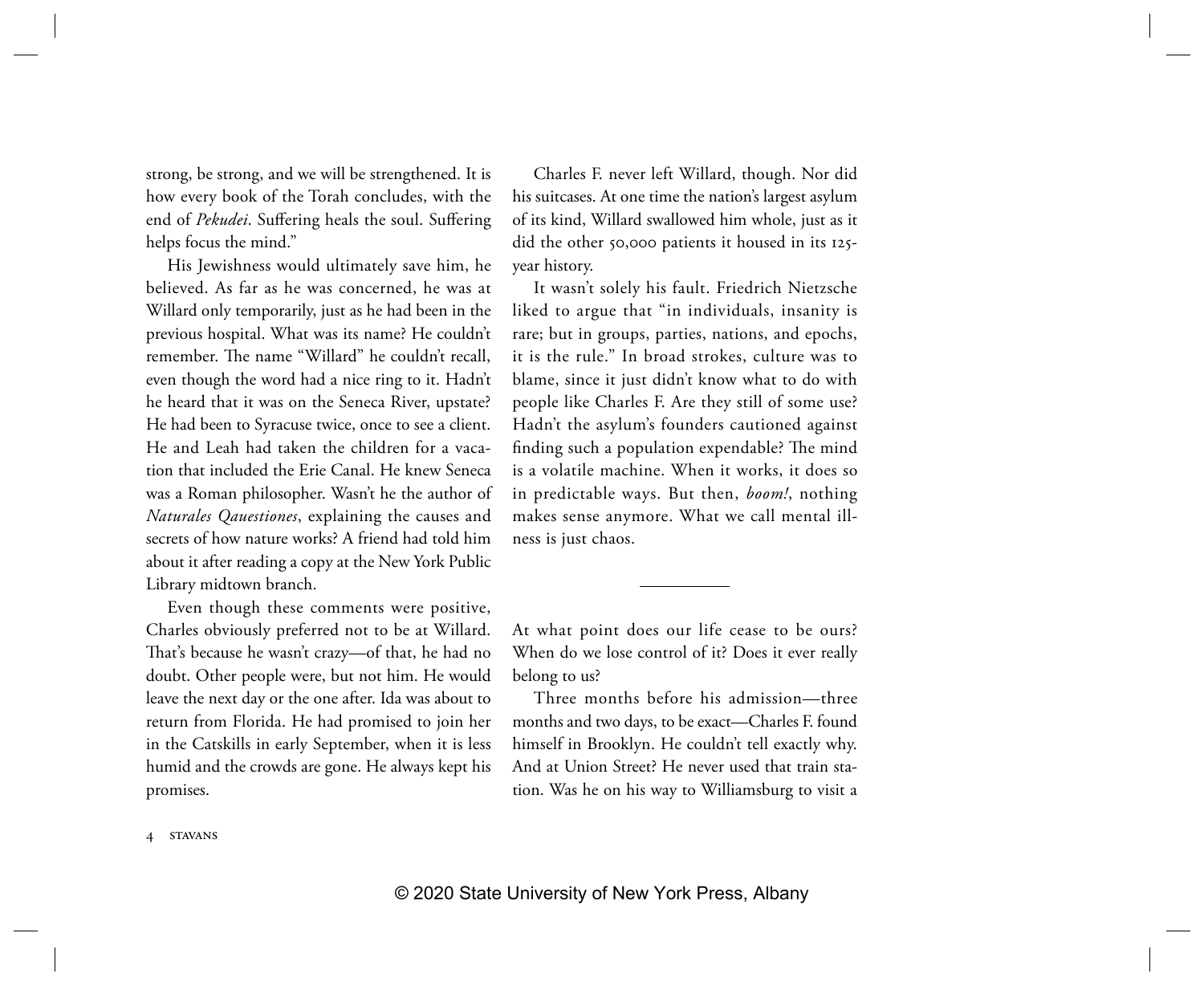supplier? But he no longer had any. There must have been another reason.

Was he about to meet Ida Shanholtzer? Impossible. Not only was she with her cousin that day, her apartment wasn't in Gowanus but in Jamaica, Queens. What could she be doing in Brooklyn, too? It was all very strange. In fact, he preferred to walk places instead of taking the subway, partly because he could no longer afford it.

Disheveled and malnourished, sitting alone on a bench, Charles F. was wearing his old black pants, a white shirt, a heavy black winter coat, and a pair of broken leather boots. At some point earlier that day, he had a yarmulke on his head, but he had lost it. He kept repeating a few words in Russian. Polish? Or was it Yiddish? He couldn't distinguish between them anymore.

"You're demented, Papa!" Esther, his daughter, would say. "*Bonkers*! That's what you are. Bananas!"

He didn't know it, but it was the beginning of the end. The usual rush of adrenaline in the morning stopped him from realizing that his time was up, that fate had turned around and there was really nothing he could do. He was useless. Old and useless and empty of dreams that once moved him forward.

Every time another train stopped, the stream of passersby at the station ignored him. Until a young

lady, pretty and coquettish, maybe around twenty-five, with a French accent, stopped near him. She asked if he needed help. Did he? No, thank you. He didn't think he did. But had he actually responded? He wanted to tell her she was kind and compassionate and ask how her day was, but she was in a rush and no words would come out of his mouth. Inexplicably.

On her way out of the subway station, the young lady alerted a police officer, explaining that a rugged old man, sitting near the tunnel on a wooden bench at the end of the station, looked lost. Maybe he was a refugee from Europe? There were lots on the streets those days. He looked like a person who hadn't eaten a good meal in days, perhaps weeks.

On his notepad, the officer wrote down the time—11:18 a.m—and scribbled a few words. Minutes later, he was joined by a colleague, and the two descended the staircase and made their way to the end of the station. After spotting the man, one of them gently put his right hand on the gun hanging from his belt.

They asked him a question, two, three. Because Charles F. wouldn't respond, they concluded he was deaf.

#### "DO YOU KNOW WHO YOU ARE?"

He spat on the floor, then kicked a garbage can. Babbling, his eyes lost in the light coming from the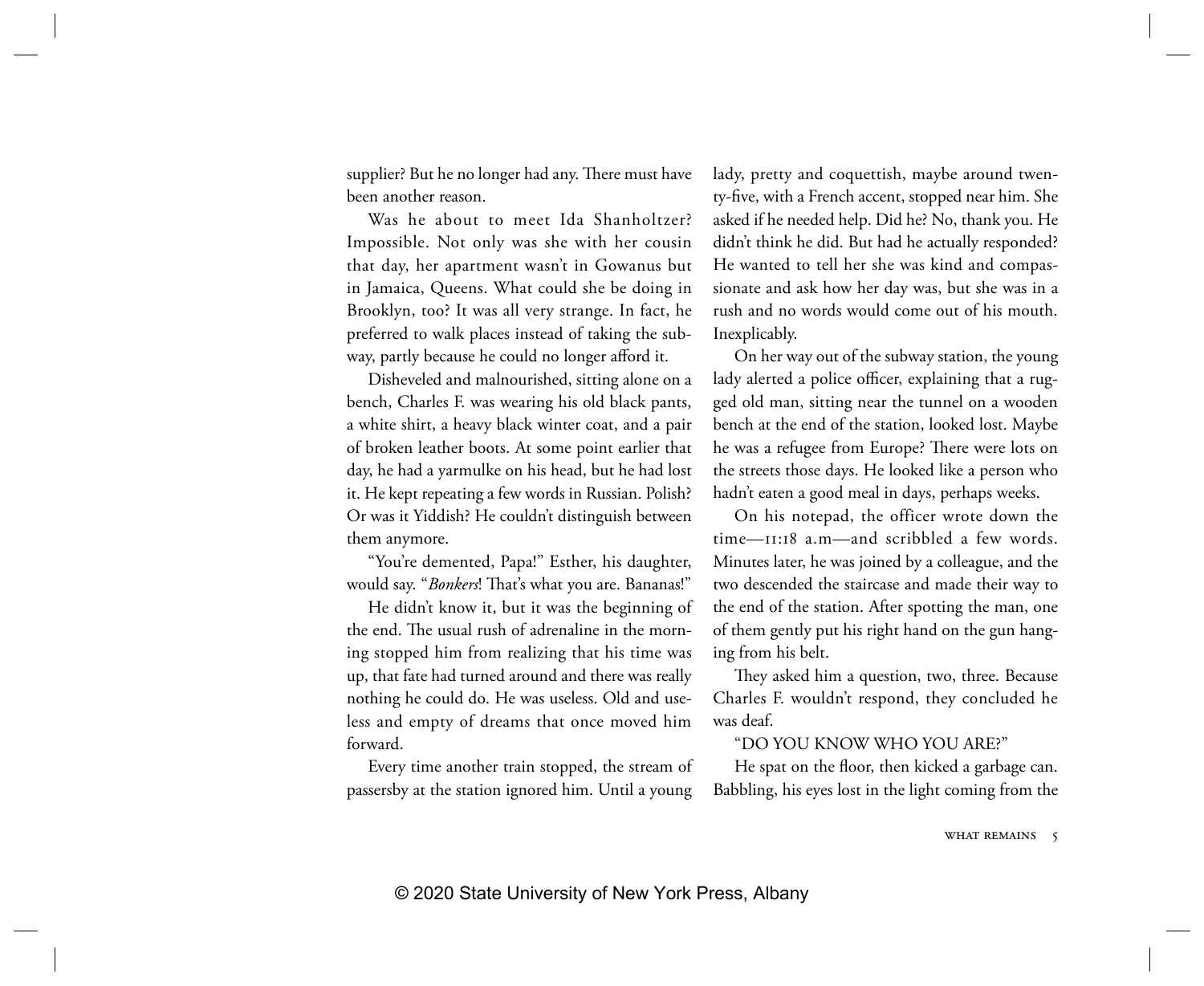other end of the station, Charles F. said he was in Gowanus, a few blocks away from the intersection of 3rd Avenue and DeGraw Street. He knew exactly where that was. He had simply forgotten why he had come.

If he needed, one of the officers said, they could take him home, to which Charles F. just laughed out loud and then started screaming. Then he stood up, visibly annoyed, and asked to be left alone.

He was from Jamaica, he said.

"You don't look Caribbean."

"Not the island of Jamaica. Just Jamaica. In Queens. And thank you, but I know my way." In fact, he was waiting for a train to get back to the city. He didn't want to be late. He had lots of things to do, and it was getting late.

A few minutes later, when asked what his name was, Charles F. said Ya'akov, as in the Bible, and like his brother in Europe. He paused. Yes, Ya'akov ben Yitzhok from Vitebsk, Belarus. He hadn't heard from him since the beginning of the war. He hoped it was all fine. No tragedies. He surely didn't want a tragedy.

### "WERE YOU A SOLDIER?"

One of the officers could see a canteen under Ya'akov's coat. But he looked too old to have been in the battlefield. Had he perhaps fought in World War I? Was he a refugee?

"Me? No, not me. My son Benjamin was. Benji." The other policeman pushed for more information about Ya'akov's home in Jamaica.

"95th Avenue."

"There is no such avenue. You mean 93rd Street,  $157 - 42$ ?"

"Yes, officer."

"Are you Charles or Ya'akov?"

"Yes, Chaim or Ya'akov."

In his notebook, the police officer wrote down the world *disoriented*. He insisted on referring to him as Chaim F. (In Hebrew, the word, also spelled *Haim*, *Hayim*, and *Chayim*, means life.) He scribbled "Mrs. Shanholtzer in Miami Beach, Florida," whom Chaim F. kept now referring to. Finally, he wrote that it wasn't Ya'akov but Chuck. Or Charles. That's what the old man said his name was. Last name? Frankel, Franklin, Frankenhaimer? Not sure, so with a sense of disbelief, the officer simply wrote the initial F., which stuck for some unexplained reason. From this period on, people who knew Chaim simply called him F.

Close to noon, Chaim F. was transported to a police station on Bedford Avenue in Williamsburg. A few phone calls later, an adult about forty-five years old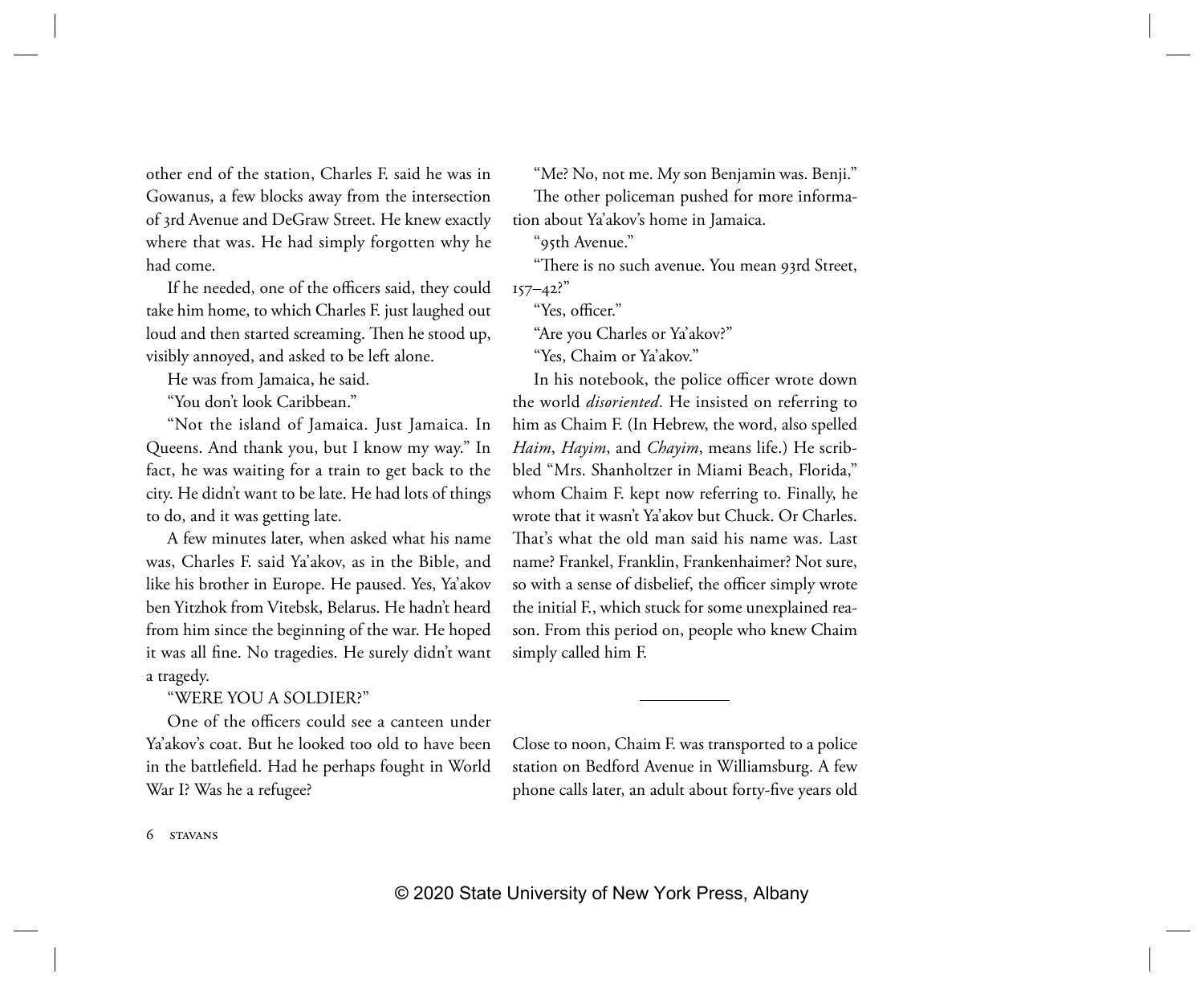showed up. His name was Mo, and he identified Chaim F., as in Friedlander, as his father, although it later turned out that Friedlander wasn't the right last name. Was the man not his son, then?

Mo said his father was divorced and lived with a girlfriend, Ida, in Jamaica, Queens. But the girlfriend no longer wanted him because he often experienced visions. She was scared of him. Mo said that once, while his father was shouting, he threatened to kill Ida. "He is demented."

Chaim F. was alone in a cell. Half an hour later, a daughter, Esther, a bit younger than her brother, also arrived at the police station, showing signs of being distraught. She said she lived in Brooklyn, on Avenue N, and worked in the can factory at the intersection of 3rd Avenue and 3rd Street. She had been waiting hours for her father to arrive. They had agreed to meet at 9:45 a.m. It wasn't uncommon for him to arrive late. But he always made it. Had he killed anybody? When she heard from Mo that her father was under arrest, she feared the worst. He was no longer capable of caring for himself. But he was very stubborn. And the family didn't have money for doctors.

Esther said her father talked of being visited by the Maggid. "I'm a proud confidant of the Maggid, the guardian whose actions make the universe pure." She didn't know what that meant.

"He is a devout man who loves stories."

Esther said he believed that God oversees all earthly matters but at times disappears—missing in action—for people to take control of their own destiny. She said Charles loved baseball, too. "It's therapeutic. Mickey Mantle and Joe DiMaggio but especially Ted Williams. The Yankees, the Brooklyn Dodgers, the New York Giants. He memorizes the statistics. Every single one. Who played who. Who was at bat. Who hit a home run in what inning and so on and so forth. Lots and lots of numbers."

She knew the police didn't have time to waste, but when the children were little, their father told them all sort of tales about the shtetl in Poland where their ancestors came from.

She explained, "His anxieties take control of him. On any given morning, he works up a sweat. He screams uncontrollably for an hour or so. Even the neighbors are scared. But then, when he's relaxed, he doesn't remember a thing. Not one . . ."

She said her father went by several names: Chaim, Chuck, Ya'akov, and even Ebenezer. But mostly Charles.

A psychiatrist was called. An hour later, he visited Charles F. in the cell. At this point, he was even more disoriented. "It is better not to remember the name of Leah's husband, since he was a conniver," he said. He added that he had been a legal resident of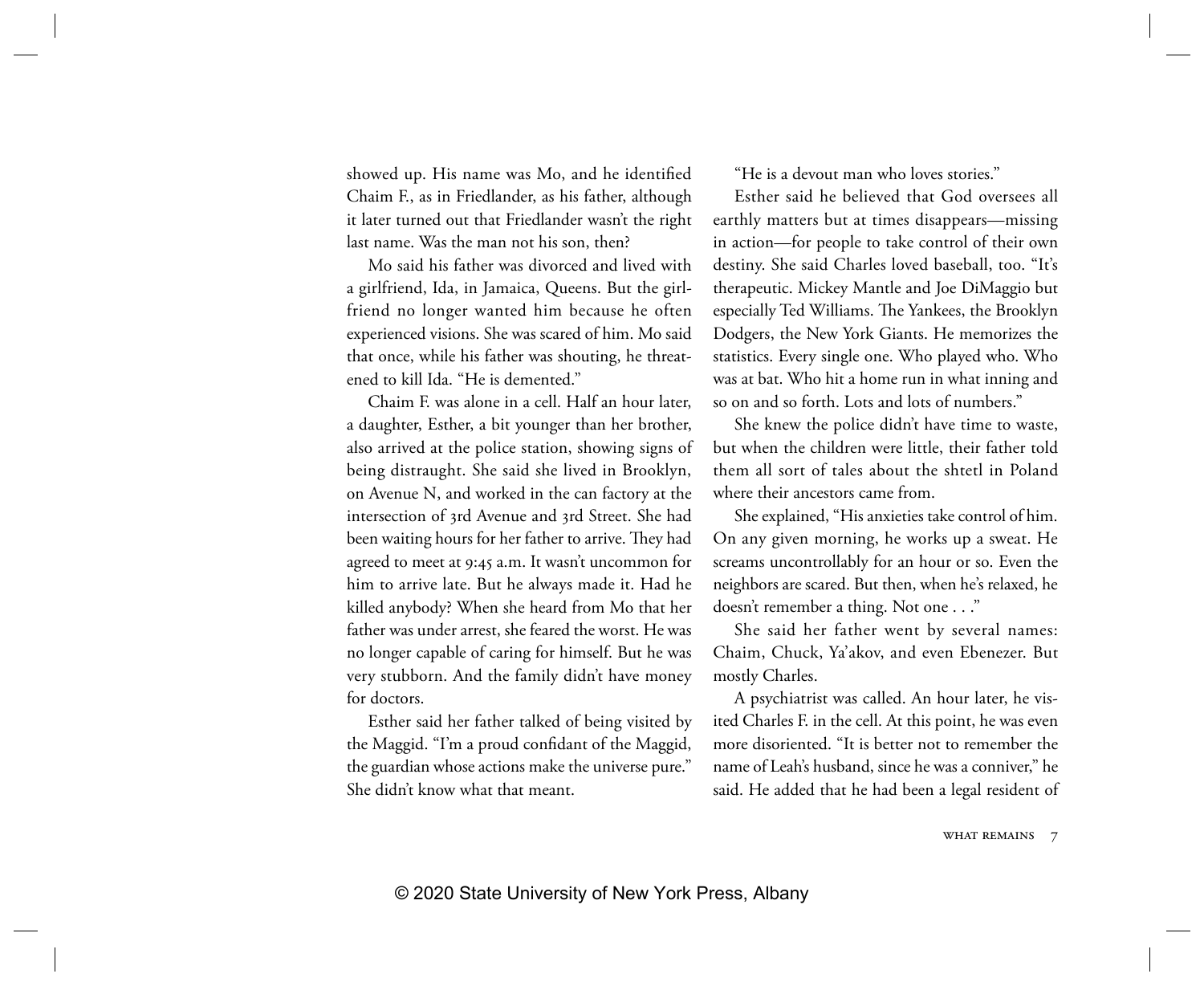New York City for sixty-five years. That was home; it would be forever.

The next day, Charles F. was transported to the Hudson River State Hospital, in Poughkeepsie, New York. The admission date was July 17, 1945. His dossier describes him as "senile." It describes him as digressing "about his brothers in Europe, who might be dead but he doesn't know it." Since the sanatorium was full, he was soon deemed to be "transferable." But no other asylum had available beds, so he needed to wait for several weeks.

Only later, when he saw in a newspaper that the Cincinnati Reds had beaten the Brooklyn Dodgers 10–4, Charles F. remembered that he had meant to buy tickets for a New York Giants game. He found out that on the day he went to the asylum on the river—what was it called?—is beloved Red Sox slugger Ted Williams had been offered \$500,000 to play in the Mexican baseball league. That's a huge amount: half a million dollars. What can anybody do with so much money? He was proud to have seen Williams play a bunch of times. He loved the way he swung the bat, like a dancer in a ballet.

He had a few Williams baseball cards, which he had purchased a number of years before. One was often in his pocket. Why couldn't he find it now? Was it stolen by one of the police officers? Is that why they performed that uncomfortable search? Or did the search take place previously?

He couldn't say for sure. At any rate, the Ted Williams card was gone. This made him sad. Very sad.

Charles F. was admitted to Willard on Friday, August 9. He was cataloged as patient #76086. In total, he stayed there a bit less than four years, which can be divided into two chapters: before the crisis and after.

The first chapter opens with a thin, almost empty dossier that incorporates what doctors and nurses at Hudson River State Hospital had stated about Charles F.: that he was anxious. And maybe deaf, too. That when he talked, he often rambled, but he had lucid moments. Since he had complained of arthritis, he was also diagnosed with psoriatic arthritis, although it most likely was the garden variety osteoarthritis. The dossier contains transcriptions of interviews with doctors, reports of behavioral patterns, and addresses and phone numbers of family and other relatives.

In spite of his fragility, in the mornings he milked the cows. He wanted to be active. His body was old, but his soul was youthful. Willard was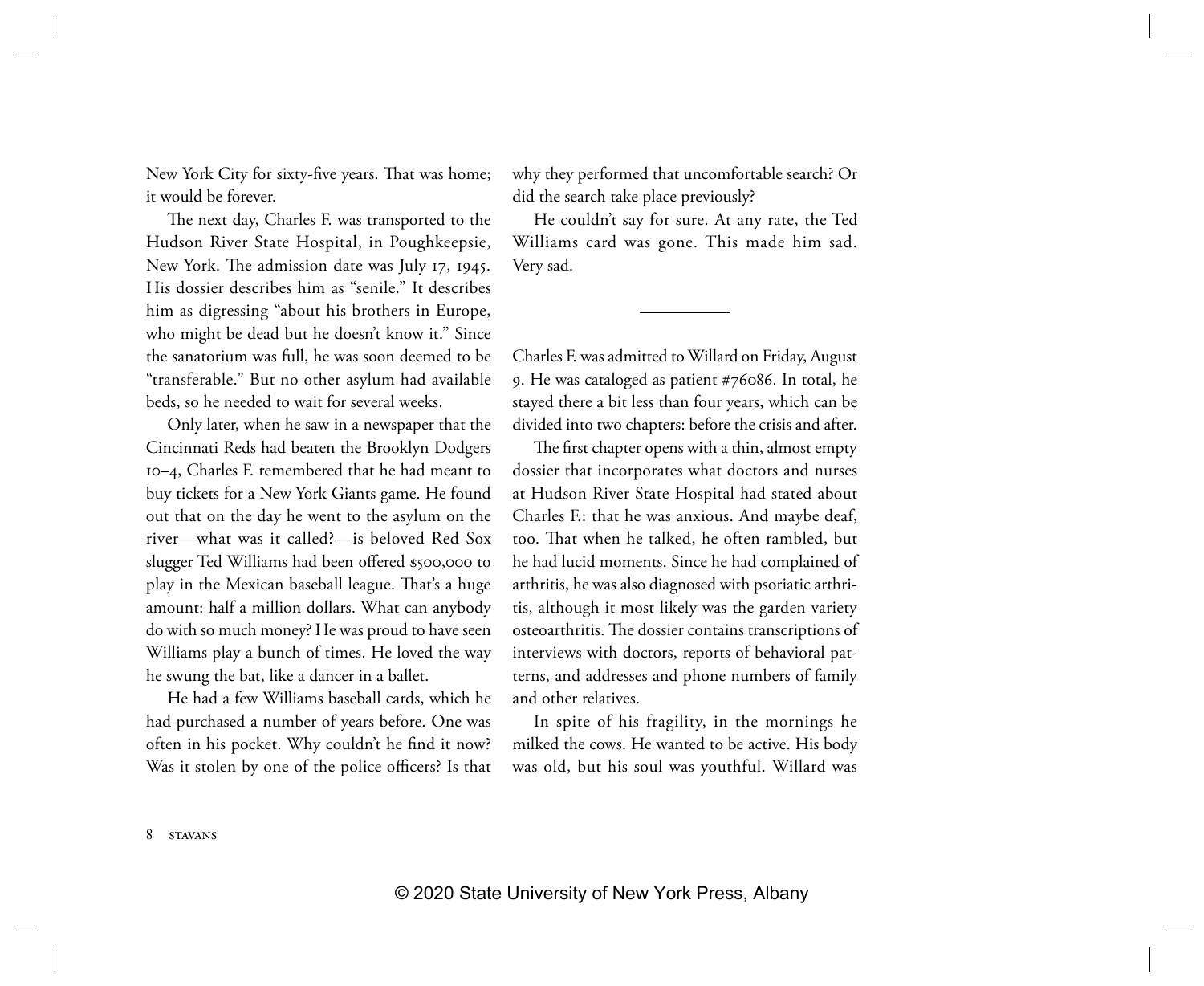known for its farm products. It included "the piggery" and "the hennery," but dairy was the primary focus. The previous year, the milk production was 727,572 quarts and the next year, the average production per cow was 12,000 pounds of milk a year. Charles F. didn't have experience with cattle. Even when he was a child, he had always lived in an urban setting. In spite of his age, he took to these tasks with enthusiasm.

With time, his dossier grew, in part because his diagnoses changed. The first doctor's note written at Willard is dated August 10. It states:

Transferred patient. Hears but doesn't listen. Erratic at times but very intelligent. Pleasant in the morning. Doesn't seem to know he is a patient at Willard. Loves baseball. Can talk about it all day. Jewish. Has three suitcases, which he wants next to him. He spent time at Valentine and Reiner. And was at the Marconi men's infirmary. Talks of his daughter Esther picking him up in the afternoon, or maybe after dinner.

Three days later comes a note from August 12:

Patient was said to be agitated in previous institution. He was pleasant now, cooperative, alert but withdrawn. Emotionally he was cheerful. He was diagnosed with DEMENTIA.

He had suffered from radical mood swings and behavioral upsurges for years. People suffering from it were sent to Ward 5 in Barrett Hall, on the Northern Wing, where Willard's most troublesome patients went.

Within a short time from his arrival, Charles F. changed locations again. Expectedly, the move increased his anxiety. At various hours of the day, he was heard shouting, "The Maggid is angry! The Maggid is mad!" Several nurses talked with him until he was relaxed. He told them the Maggid was an angel who could communicate with his brothers in Poland. He could even save them.

"*My* angel."

In retrospect, of Charles F.'s journey through Willard, the most significant aspect is his relationship with Dr. Stanley Nuland, one of the chief psychiatrists and a researcher on extreme manifestations of dementia, who was also of Jewish background. In his mid-thirties, Dr. Nuland was married and had two children, a boy and a girl.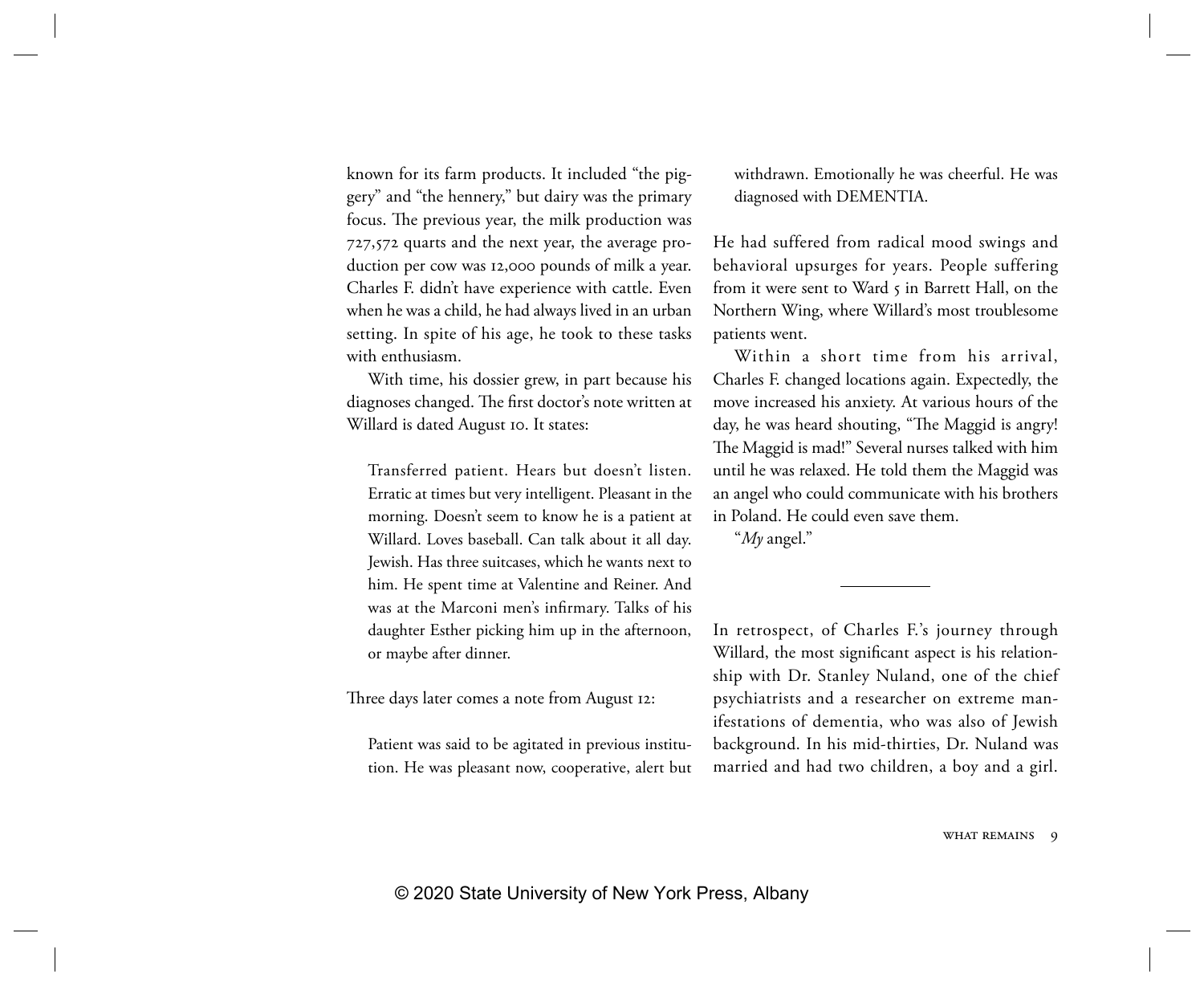His wife, Leticia Lawler, was originally from Texas. They had met in Chicago. She worked at the Ovid County Courthouse.

Most of what is known about Charles F. at Willard comes from Dr. Nuland's notes. He had trained at the University of Chicago. He had published several papers in prestigious journals, including the *American Journal of Psychiatry*, about behavioral genetics and modern approaches to neurasthenics since Freud's early case studies.

While Dr. Nuland was intensely busy, with scores of patients to attend, his interactions with Charles F. made a strong impression on him. Charles F.'s hallucinations, according to him, were manifestations of deep thinking by the patient, and the staff needed to patiently understand their logic. He believed it counterproductive to look at every event related to dementia as outtakes of chaotic thinking. In religious patients, those incidents frequently contained the essence of the person's take on life.

They became well acquainted with each other. In their early conversations, Charles F. told Dr. Nuland that he was "a silent man." When pressed to explain what he meant, he said he made no claims to fame. He had started as a peddler. He built his own shoe store from scratch and had it for a long time. A block from Lombard Street. What street? A shame that he could no longer remember. The store had made him wealthy, but then it all collapsed.

After the divorce, he was a boarder in Jamaica. He lived in several private homes. But then, Charles F. didn't remember how he lost everything. He spent a lot of time in the main waiting room of the Jamaica Railroad Station. He had been born in the Russian provincial capital of Vitebsk, where Marc Chagall was born, too, as well as Shloyme Zanvl Rappoport, better known as S. Ansky, the author of the famous play *Der Dybbuk*. Jews didn't move much then, unless they were looking to emigrate, but Charles F.'s family did wander around because his father had family in central Poland. He grew up in Łódź. Growing anti-Semitism. Some siblings had already moved, one to Palestine, several others to New York. He followed the latter.

Charles F. said he had four children: Benjamin, Mo, Esther, and Miriam. Benjamin died from poison gas years ago on the battlefield of Verdun, in France, in November 1916. Upon first arriving in America, he and his wife, Leah, had been helped by one of her siblings, a peddler. For a while, Charles F. sold merchandise in the Lower East Side. The family lived on Lombard Street. When he walked around with the goods for a few blocks, he could see the Williamsburg Bridge. He loved the bridge; on a clear day, it reminded him of Belarus.

10 stavans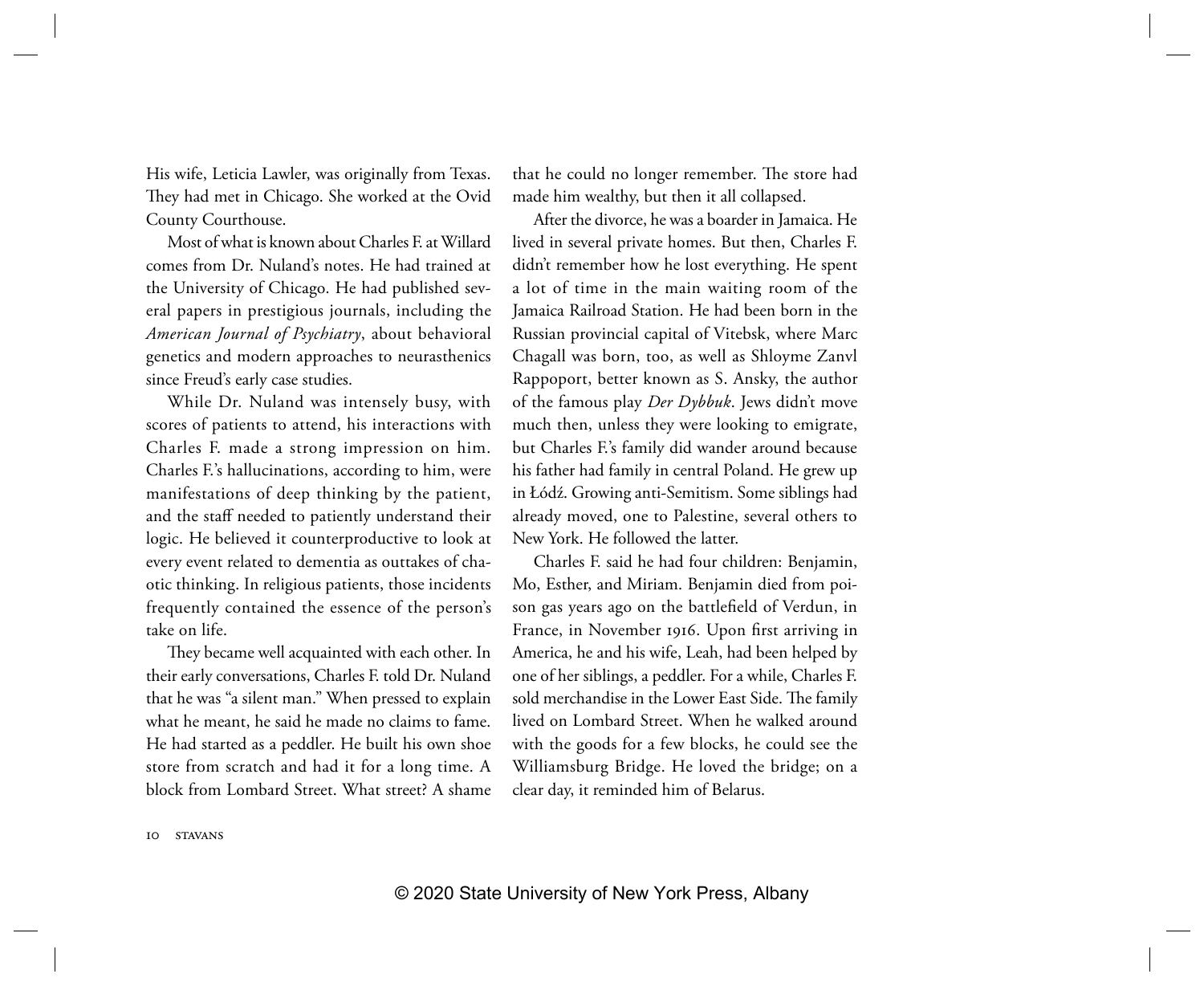On Thursday, October 17, Charles F., in the hallway of Marconi Annex, told Dr. Nuland that he worked in the kitchen three mornings a week. He also was ready to help with the garden in the spring. He had heard that Willard had just hired a new gardener, Gerineldo Márquez, who, when he was young, had worked as a fisherman in Veracruz, catching red snapper.

This reminded him that he had met Leah Lerner on a boat. A teacher's daughter originally from Podolsk, she was three years younger than he. They entered the United States through Castle Garden, eventually named Ellis Island, in 1880. The boat trip across the Atlantic, lasting over three weeks, was penurious. They ate boiled potatoes and drank hot water. There was not even salt on the boat. They didn't have medicine. A young man got pneumonia and after three days died on board. When he and Leah looked at New York City, they cried. He remembered having seen a photograph in newspapers in Łódź.

According to the dossier, around that time, in late October and early November, Charles F. seemed to be having a lucid period.

"I was twenty years old when I passed through Castle Garden," he told Dr. Nuland. "Mister Rutherford B. Hayes was the American president. I memorized the census: there were 50,155,783 people in the United States. Leah and I would be the 784th and

785th. The country's first telephone service was installed in New Haven. The Panama Canal construction was begun. And the first game of professional baseball took place, at the Polo Grounds, between the New York Metropolitans and the Washington Nationals. The Metropolitans won 4–2 in five innings."

Dr. Nuland usually met Charles F. in his office at Winslow Hall, on Stewart Road, not far from the morgue. The patient liked "the silence of the morgue." He found it suiting.

"I'm not deaf," he would say. "I can hear perfectly. And sometimes I can hear what the corpses say to me when I go by the morgue. They want me to pay attention to them. They have not yet departed. They are souls that are still with us. It takes eight days for the soul to abandon the body. Eight. In those eight days, people can still talk. They want their last thoughts to be heard."

"What do they tell you, Charles?"

"That death isn't the end. There's a period of waiting. Of reckoning. Even after the eight days, souls need to present their case before the Almighty. As in a court case. They need to prepare the paperwork."

He then changed the subject, saying he and Leah had lived in a tenement in the Lower East Side. At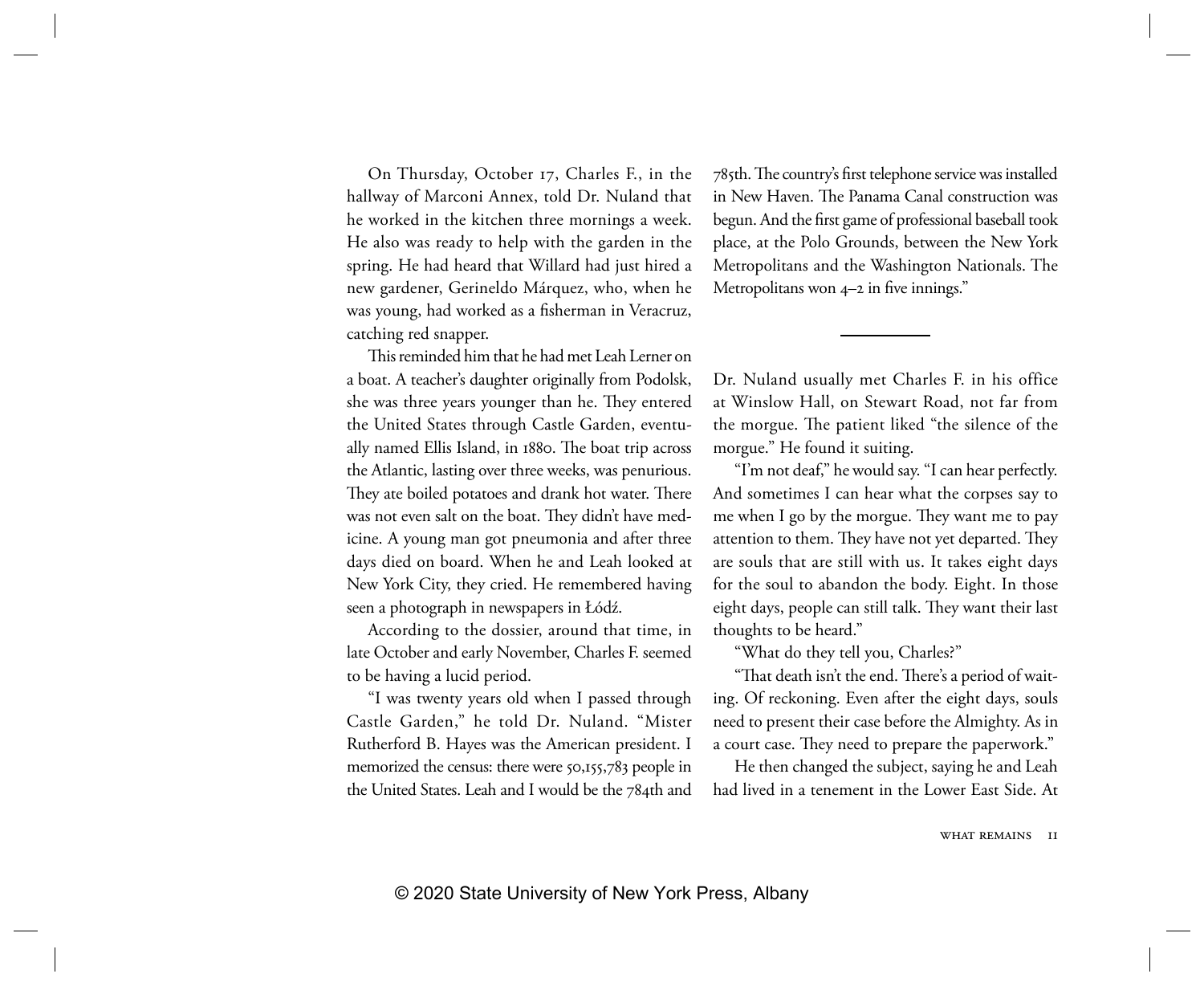first he worked in a sweatshop. Then he got a job as a tailor. He and Leah divorced in 1915, when he was fifty-five. He hadn't seen her for years. "She and her husband stole money from me," he repeated. He also mentioned that he had started having dreams in which he would see three of his older brothers. They looked as they did when he said goodbye to them decades earlier. They didn't smile; in fact, they looked unhappy.

A careful, considerate man, Dr. Nuland had a rigorous scientific mind, yet he never looked down on spiritual matters or saw them as manifestations of fanaticism. He had heard from a nurse that Charles F. prayed every morning. From the moment he arrived at Willard, even if he thought he would be leaving in a matter of days, he had kept his phylacteries in their own velvet bag, a prayer shawl in its special container, and a yarmulke. He had a Hebrew version of the Bible and three *Sidurim*, as the Jewish prayer books are called.

He always prayed in the morning and before going to bed.

On Saturday, November 23, during a small Shabbat lunch he organized, Dr. Nuland asked Chaim F. if he had been religious since an early age. The following transcription appears in his dossier:

CHARLES F.: Since I left Łódź.... Everyone was. My mother and father. My two brothers. It was a way to keep the devil at bay. DR. NULAND: What could the devil do otherwise? CF: Find how to enter you. DR. N: What do you mean? CF: Take control. Even when I stayed with Ida, I almost ran the risk. Dr. N: Who is Ida? CF: My friend, Ida Shanholtzer. DR. N: When did you meet her?  $CF$  I don't know. Dr. N: Where does she live? CF : In Jamaica. 145–03 88th Avenue. We met before the war started. I sometimes forget my phylacteries bag there. I have to rush back to retrieve it before Thursday mornings, otherwise I can't pray. And without prayer, there is no lifeline. It ennobles the soul and safeguards against *Yetzer ha-Rah*. Dr. N: What is *Yetzer ha-Rah*?  $CF$  The Evil One. DR. N: Has it done anything to you? CF: No. I protect myself. I sing the liturgy.

In another conversation, Dr. Nuland asked him more about his faith. "I don't think what I do is dictated from above. We are responsible for our actions.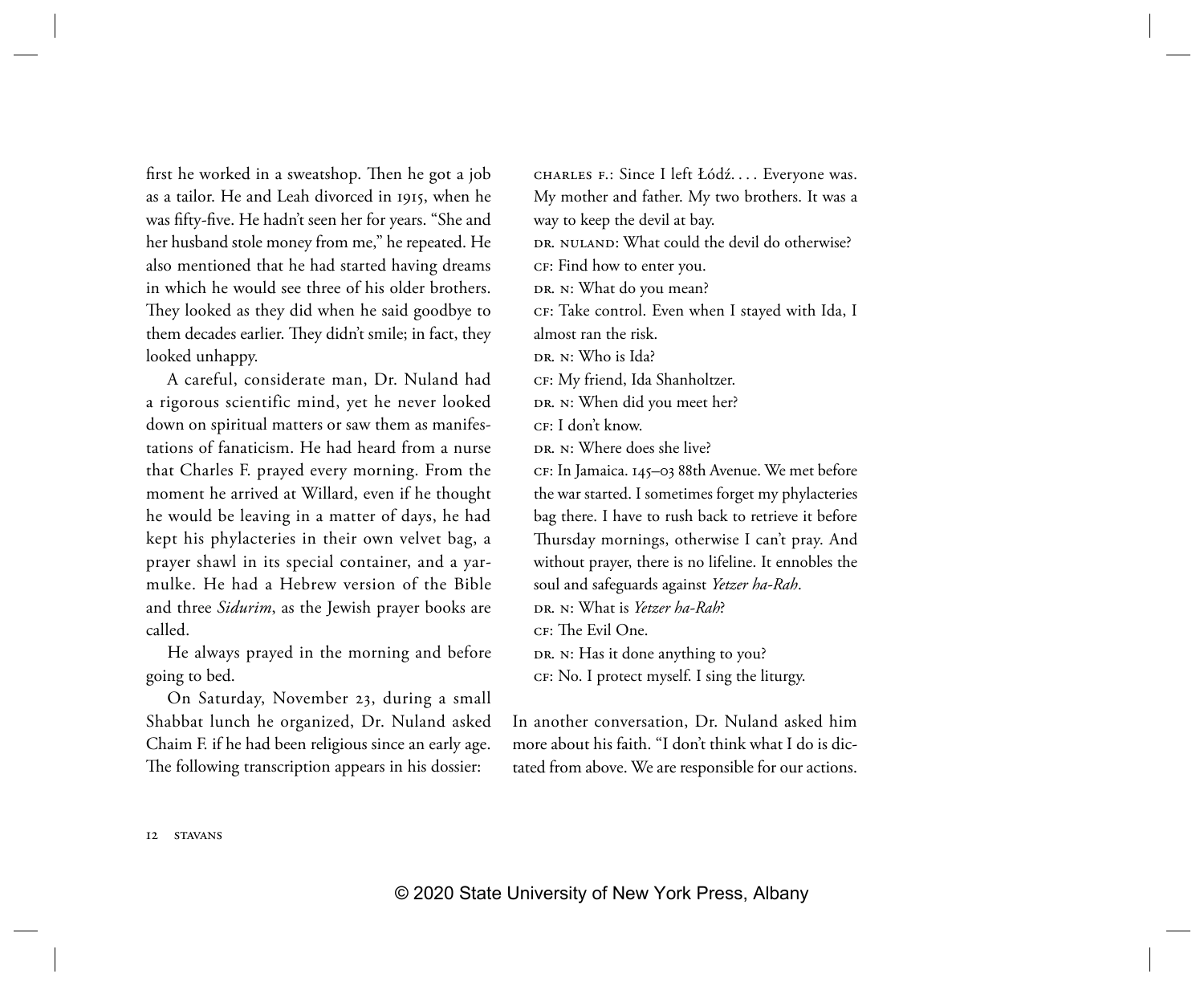But the Almighty pays attention. He rewards and punishes."

Whenever Dr. Nuland left work at Willard to return home to his family, he would think about his patients, particularly Charles F. He had empathy for him, maybe even affection. He reminded him of an old uncle on his mother's side who lived in Los Angeles. Something about his demeanor, the way he walked, with his feet at an angle that made him look like a duck. In his childhood, the uncle had visited several summers. He would bring presents for everyone.

Dr. Nuland's father was Jewish and his mother, Catholic. This had generated occasional tension between them. His father didn't know much about religion, but he was attuned to the plight of Jewish fighters in British-mandate Palestine. He believed it important for Jews to get their own nation like everyone else, although he was against assassinations, bomb explosions, and other forms of terror in Jerusalem.

Somehow, Dr. Nuland wished he himself cared about these and other Jewish issues. He felt closer to his mother's faith. In fact, when he was a psychiatry student he didn't like being recognized as Jewish by teachers when they went over class lists. Surely it would hinder his chances to advance professionally. Yet in all honesty, he felt admiration, even envy, toward Charles F. Not only was he relatively robust, spirited, and on occasion even exuberant at such an advanced age, he showed a genuine connection with the spiritual world. Dr. Nuland wished he had a connection like that. He was happy in his career. His family gave him enormous joy. But he also felt too sheltered.

He was a scientist through and through. He liked observing human behavior, analyzing its patterns, explaining it based on his knowledge. All this was fine and a bit cold. He remembered the transcription of a sermon by the canon of Westminster Abbey, Frederick Lewis Donaldson, about the "seven social sins" afflicting modern man:

Wealth without work Pleasure without conscience Knowledge without character Commerce without morality Science without humanity Worship without sacrifice Politics without principle

Rev. Donaldson had nailed it: not to go through life like an automaton, you needed conviction, you needed integrity, you needed gusto.

Aside from genuinely wanting to know how Charles F. carried himself through the day, what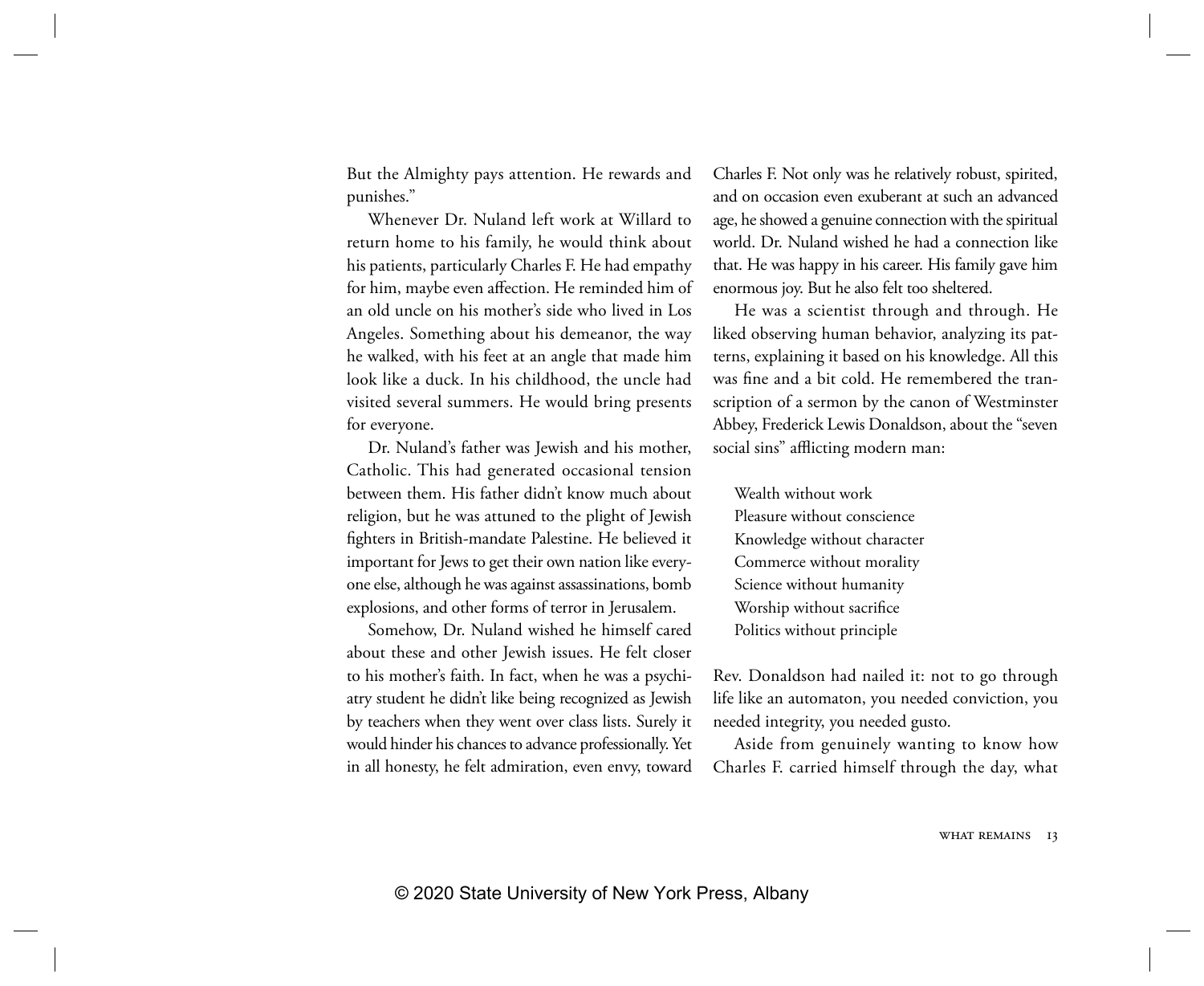made him happy, and what annoyed him, what Dr. Nuland was after during their conversations, in part, was investigating who the Maggid was. In his own upbringing in Chicago, he had heard this term used in relation to a distinguished teacher. Maybe Charles F.'s reference was to a formative figure in his childhood. But the way it came out, the sense was mystical, in connection with a higher spirit. Whenever Dr. Nuland pressed the topic, Charles F. changed the subject.

One Friday in December, he finally talked to Dr. Nuland without subterfuges, saying that the Maggid was "the angel who relates." He added that the Maggid "also passes secrets on to me while I'm asleep. He makes me write without my knowing, as if I were a secretary. He asks me to take no pleasure in this world and wants me not to eat food, but I'm hungry so I disobey him."

Dr. Nuland pressed Chaim F. to make a fuller portrait of the Maggid. Charles F. demurred. But finding himself in a sudden trance, he said:

He is tall and his cloths are made of linen. His face is fire. He has enormous wings. Six in total, like the angel Isaiah saw. The wings are white and fuzzy. I feel the temptation to touch them but hold off. His face is feathery, too. Like a falcon. He enters through the window. Or through the door. But he can trespass walls, since his nature is wraithlike. . . . He is like the angel guarding the Tree of Life in the Garden of Eden. Or perhaps like the three angels who visited Abraham after his circumcision. Or the one that stopped Abraham from sacrificing his son Isaac. But not like the angels that walk up and down Jacob's ladder and the one Jacob wrestled with.

These comments amazed Dr. Nuland and worried him. He had noticed that since Charles F.'s arrival at Willard, his state had improved. He became anxious less often. Probably the medication he was being given was appropriate. And the relationship with Dr. Nuland surely helped as well, giving the patient a sense of belonging.

But then the transcripts in the dossier change tone. Dr. Nuland noticed in the patient a proclivity to talk about "ethereal matters." Sometimes in the middle of their conversation, Charles F. would look as if he was distracted, absorbing energy from the sun coming through the window.

As always, Dr. Nuland scribbled some notes and inserted them in the dossier. In them, he stated that Charles F. became exhausted after their dialogue and would not talk any more. One of the nurses stated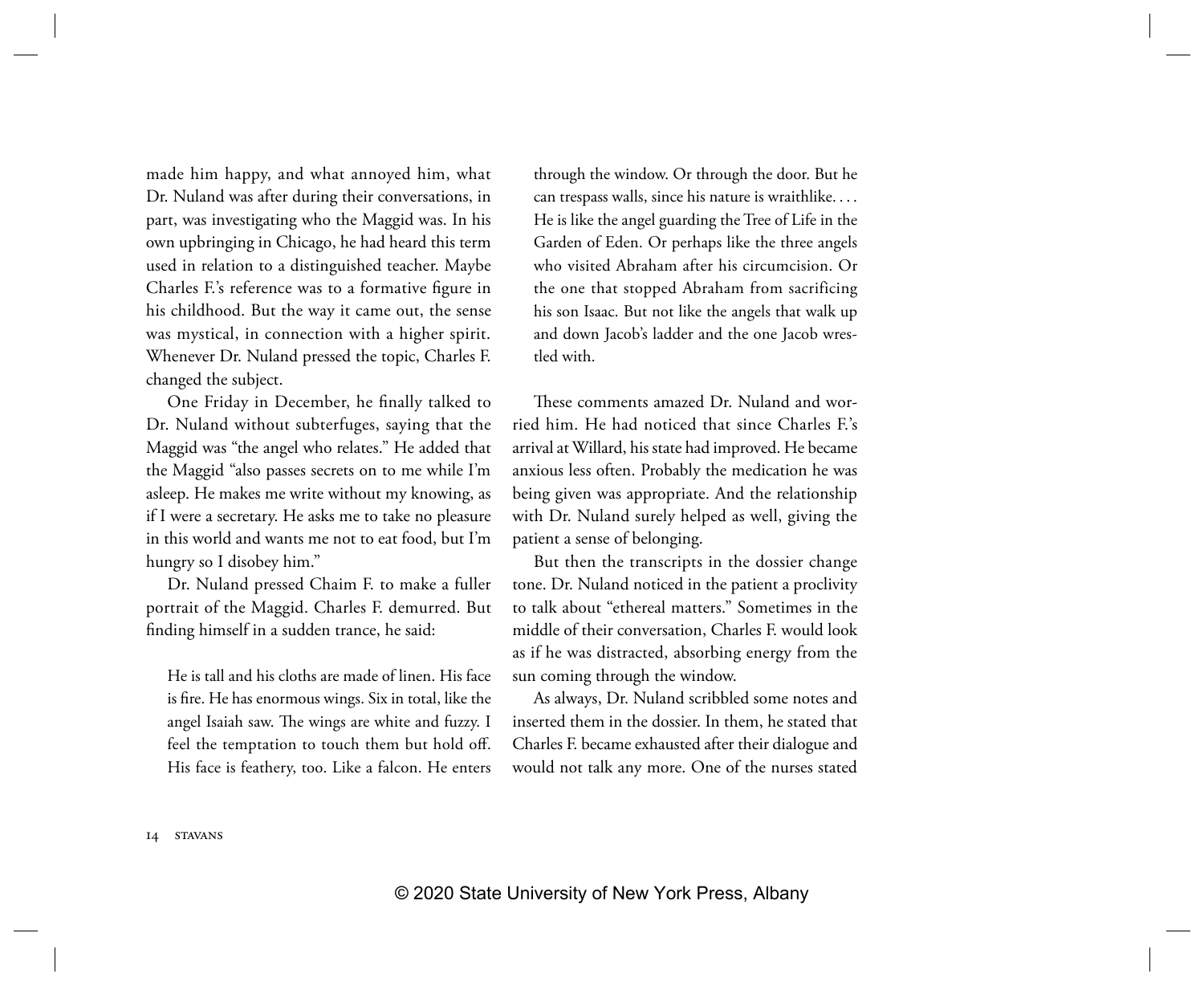that he slept for almost eighteen hours that night. He walked near the Willard cemetery and around the garden where tomatoes, lettuce, potatoes, carrots, and strawberries were planted by patients.

In the dossier, there is a transcript of another, more extensive interview that took place in mid-December of Charles F.'s first year at Willard:

DR. NULAND: Are you happy here? CHARLES F.: I don't know if I feel happy. I want to go back to Jamaica. DR. N: Are you unhappy? CF: I don't know. DR. N: Do you know where you are? CF: At Willard. DR. N: Do you know why? CF : Because there's a plot. Some people want me behind bars. DR. N: Why? CF: I don't know. DR. N: Do you feel downhearted? CF: Yes. DR. N: Who is the Maggid? CF: A celestial being. DR. N.: Does he visit you? CF: Yes, he visits me. DR. N: Can you talk about the Maggid?

CF: There's nothing to say. DR. N: How does he look? What appearance does he have? CF : (*Words in a foreign language*.) DR. N: Do you sleep well, Charles?  $CF \cdot L$  do. DR. N: Do you dream?  $CFYes$ DR. N: What kinds of dreams? CF: In one, I am in my childhood house in Łódź, with my parents. This was long ago, before I came to America. I can't open a window in back. My mother was trying to help. Dr. N: You are from Łódź? I believed . . . CF : No, from Vitebsk. But we lived in Łódź. DR. N: Were you frightened? CF: Yes. DR. N: Did you wake up? CF: Yes, I couldn't breathe. DR. N: What did your mother look like? CF: I don't know. DR. N: Do you hear voices? CF: Yes, sometimes. They speak to me. DR. N: In English? CF : No, in Yiddish. (*Words in a foreign language again*.) DR. N.: I don't understand you.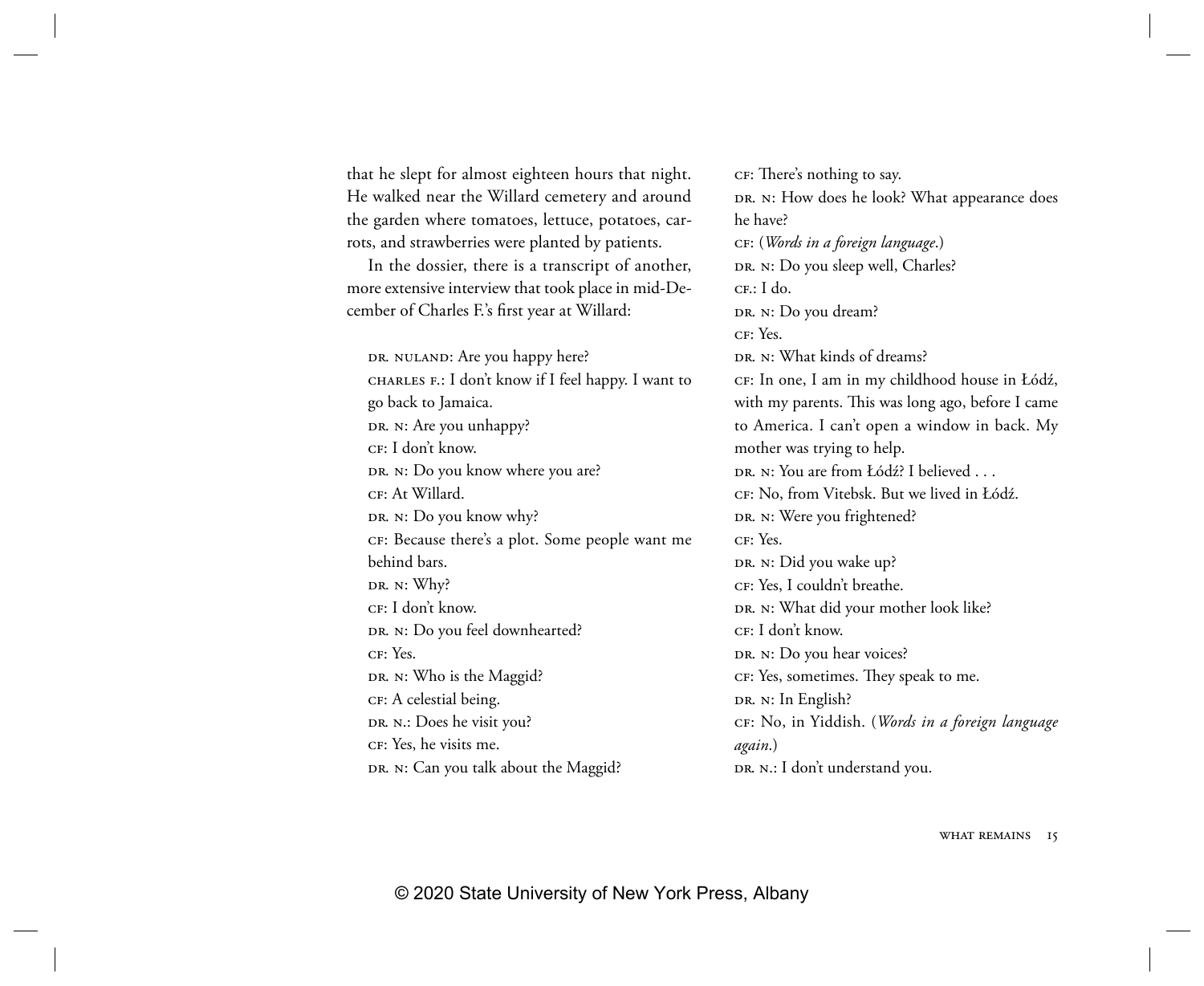CF: I came to America. Dr. N: I know. You are in America. CF: Yes. DR. N: Why do you pray? You pray in the morning and evening. CF: I always do. DR. N: Do you communicate with God? CF: Always. DR. N: What do you say to Him? CF: I ask Him to take me home. DR. N: And does God respond? CF : Yes. All the time. DR. N: What does God say? CF: I will get home soon.

In the first week of December of that year, Charles F. made even more frequent references to the Maggid. Nurses and other patients heard about specific visitations he had experienced, mostly at night. When Dr. Nuland asked him if it was the Maggid who had come, he said it was a voice he listened to by day and a shadow that accompanied him at night, though the shadow could appear during morning prayer. The Maggid was teaching him secrets. He said these secrets came directly from Rabbi Joseph Karo, who wrote the code of Jewish law.

On one of his weekends off, Dr. Nuland, by then feeling quite close to Charles F., inquired among some friends from the Lower East Side about Rabbi Karo. He found out that Karo was a sixteenth-century rabbinical leader who died in 1575. When he returned to Willard, he was eager to talk to Charles F.

The dialogue they had was fruitful, at least in Dr. Nuland's view. The doctor learned that before he reached the age of thirteen, Charles F. had been enrolled in a yeshiva, a religious school. This possibly meant that his encounters with the Maggid were a link to that early period.

These types of exchanges recurred. Several weeks went by. Winter gave way to spring, and then came summer. Dr. Nuland again tried engaging Charles F. on the topic of the Maggid. But Charles F., who clearly was going through one of his most rational periods, had other ideas in mind.

In the dossier comes the episode titled "Bontsha."

Judging from the content, it seems as if by this point Dr. Nuland had almost totally surrendered all pretense of scientific comments about his patient. He surely was aware that other staff—doctors, nurses—would look at the dossier. Yet he isn't scientific anymore and, from the writing, doesn't appear to care about it. In the style, it is possible to detect a narrative breath with moments of evident creativity. There also appears a sincere thirst on his part to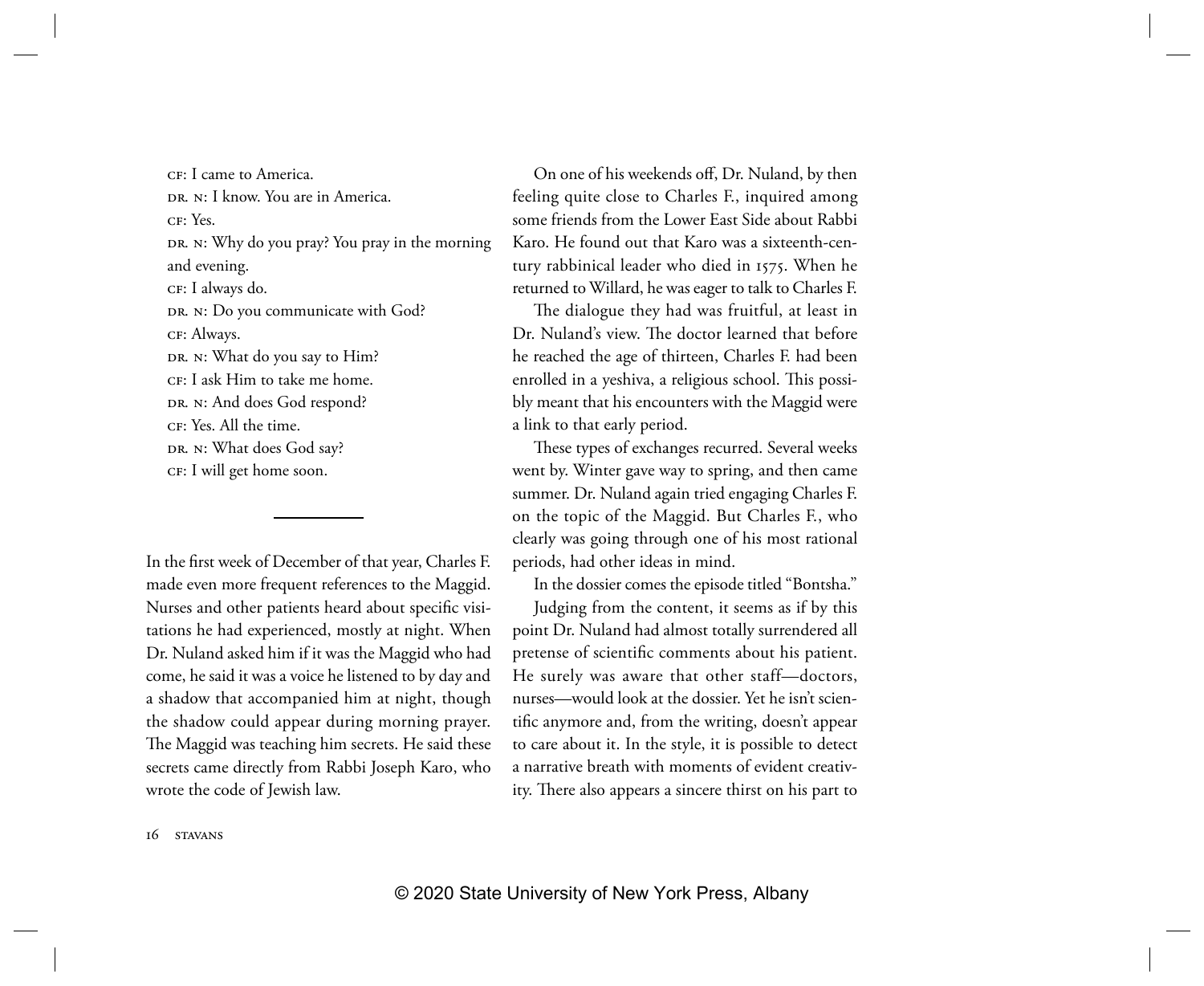learn about Jewish fairytales, as if, while listening, Dr. Nuland was becoming Charles F.'s pupil.

The Bontsha episode goes like this. One afternoon, Charles F. and Dr. Nuland walked near Gibson Creek in the direction of the power station and the fire house. Charles F. limped a bit. He complained of his joints, especially his knees. During the stroll, the patient, visibly exalted, suddenly recalled a legend he had heard a long time ago. It was in Yiddish and dealt with a man called Bontsha.

" 'Bontsha' means silent," said Charles F.

Throughout his entire life, Bontsha didn't speak at all. He didn't even cry when, during his circumcision, the *mohel* made a wrong move and the cut left a scar. He didn't say anything when he was abused in his first job and in all the subsequent jobs he had. When others abused him, he was silent. "Even when his wife cheated on him . . ."

He decided not to have children, since it would have required talking on his part. Improving his living conditions would also need some thought. So Bontsha died quietly, too.

Except that soon after he died, when Bontsha the Silent—*Bontsha Shveig*—made it to the heavenly chambers, he was received enthusiastically by angels and cherubs, by Avraham Avinu, even by the Almighty himself. The doors were wide open for him because he was a *Lamed-Vavnik*, one of the thirty-six *Tzadiks* (just souls) every generation contains for the world to continue.

In heaven, the Divine Court evaluated Bontsha's action. He was praised for having had a pure soul, for never deviating from the righteous path, for retaining his faith even in the face of tragedy. Bontsha listened to the court argument for the defense but again said nothing. When it was time for the prosecution to make its case, he showed some anxiety, but not a squeak came out of his mouth.

"The Almighty, too, seemed to be waiting for the prosecutor's argument," said Charles F. "It came in a mysterious way."

He said the prosecutor announced that since Bontsha had been silent throughout his existential journey, the prosecution would also be silent.

At first bewildered and then overwhelmed with joy, the Divine Court concluded its evaluation by granting Bontsha any wish he had for the afterlife.

"He could choose even the wildest wish," said Charles F. "Like being with his treasonous wife again." He paused. "Do you know what he chose?"

Dr. Nuland said no.

"Everyone in the Divine Court was quiet. Bontsha looked around. He gasped and said: *Ta-ke*?"

"What does *Ta-ke* mean?" Dr. Nuland wanted to know.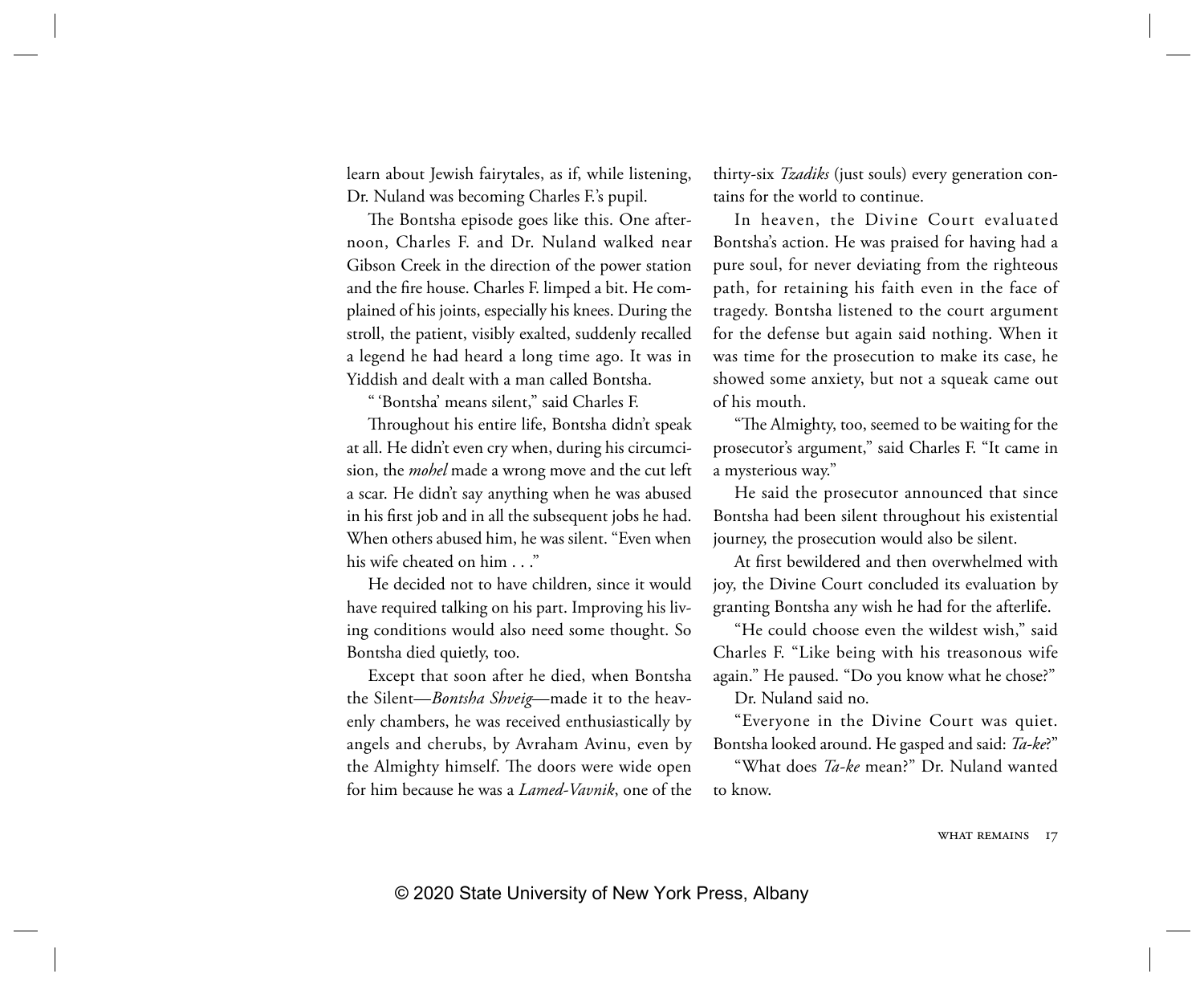"In Yiddish, the word means 'really.' So the Almighty too said *Ta-ke, ta-ke*, really, really. To which Bontsha responded: "Since I am granted any wish I want from Heaven, I want every morning to have baked bread with fresh butter."

It was fortunate that the friendship between Charles F. and Dr. Nuland was quite solid by the time his crisis—what the dossier describes as "the suicidal fit"—took place, to the point that the doctor considered inviting the patient for dinner at his home one evening. That way he could meet his wife, Leticia. The more he thought about it, though, the more unsure he was on whether to invite him.

Might Charles F. have a fit? If he did, what would the children think? Would he need immediate help? He had invited two other patients a few months back, but their diagnoses were milder in comparison.

Dr. Nuland decided not to decide. He would wait and see how Charles F.'s condition evolved.

At 1:35 a.m. on Shabbat, July 26, almost a year after he came to Willard, the nurses on Ward #3, Barrett Hall, in the Southern Wing, where Charles F. was staying at the time, heard a loud noise in his room. One of them rushed to it and opened the door as fast as possible. Patient #76086 was on the floor. He was only partially conscious. A few feet away was a wooden chair, which he had stolen from the kitchen the night before. In the fall, he had broken a leg. Blood was pouring from his forehead.

Charles F. had had a belt around his neck. It was the belt he had arrived at Willard with, which he often kept in one of the suitcases. He had tried to hang himself.

Dr. Nuland was befuddled. No matter how anxious he seemed, it had never crossed his mind that Charles F. could consider such an option, since for a devout Jewish man, suicide is against God's order. He concluded that the patient had again lost all sense of self.

Dr. Nuland was told that Charles F. had had a seizure as he was rushed to Marconi, where the emergency room was.

Several nurses loosened his belt and shoelaces. A pillow was put under his head. He was turned to his left side. The patient Dr. Nuland saw when he arrived, though, was not the person he had been in conversations with. Charles F.'s color was ghostlike, and he was sweaty. He looked as if for hours he had been under a cold shower.

18 stavans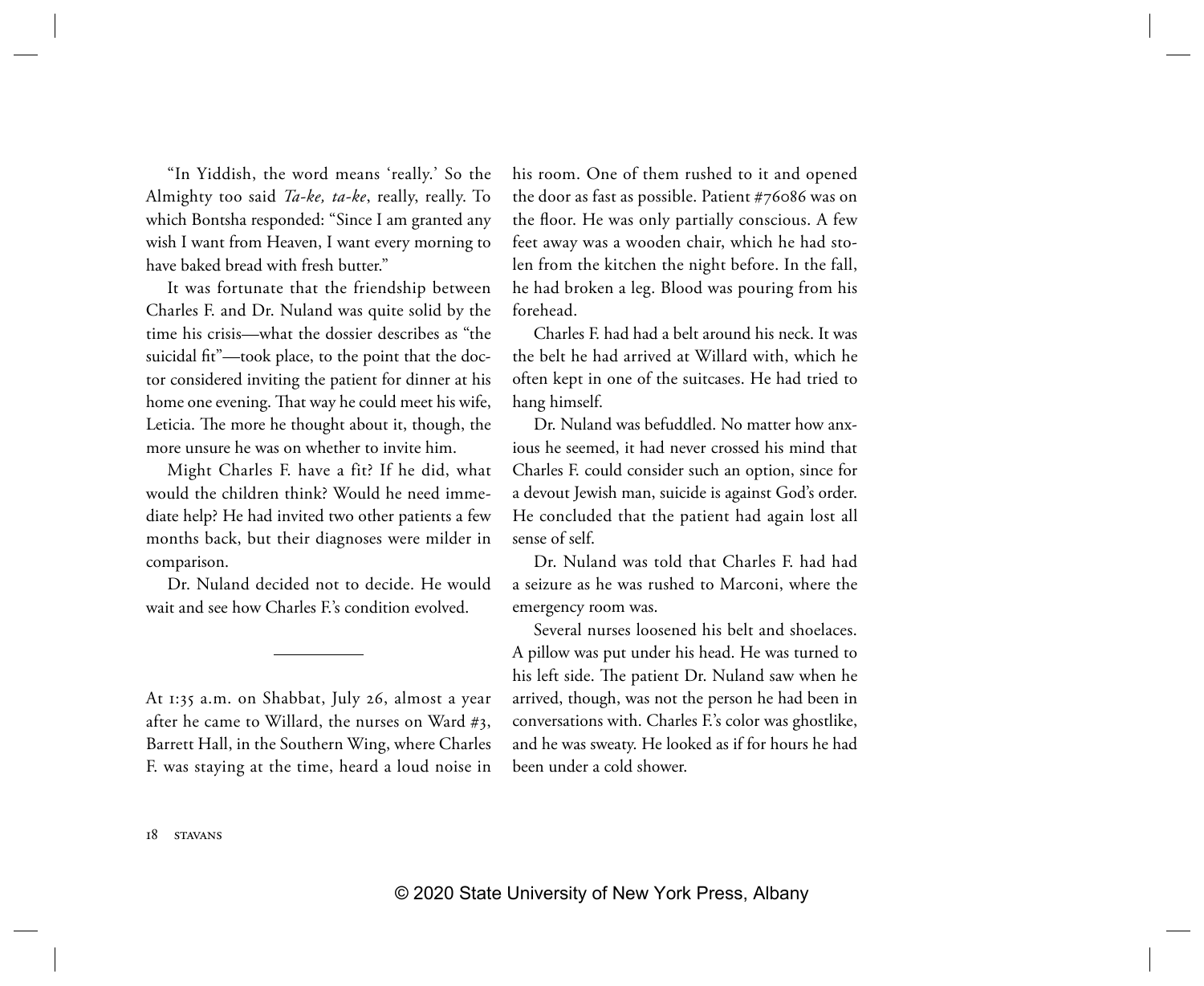## Man Digging

Everything I have written about Charles F. is a lie.

I have never seen his medical dossier; actually, I don't even know if there is one anywhere. I don't know if he lived in Jamaica, if he got lost one day at the Union Street subway station in Brooklyn, if he was a tailor, if he had a wife or children and if one of them died in World War I; I don't even know if he believed in God.

There was no Dr. Sheldon Nuland either. He is a concoction, as is his attempt to humanize Charles F.

The same goes for Willard State Hospital. Although a real state mental hospital existed in that location, the real one seemed unappealing to me: too blunt, too unbending, too much like a movie set. The world is real, and we are bound to live in it. But nothing stops us from imagining an alternative world, less stringent, more malleable. I am not a historian. Therefore, I have not just imagined Willard, I have renamed every aspect of it: its buildings, its scenery, its staff. I am in full agreement with Ralph Waldo Emerson that fiction reveals truth that reality obscures.

Of course, a lie is not the same as an untruth. There's the truth of facts, the empirical truth. Then there's the truth of fiction, the artistic truth.

There was a Willard State Hospital, on the banks of Seneca Lake, right on the border between the Ovid and Romulus in central New York. Although in its history the institution changed names a number of times (it was originally known as the Willard Asylum for the Chronic Insane and finally as Willard Psychiatric Center), people mostly just called it Willard.

A certain Charles F. arrived in 1946 and never left the institution. I looked for anyone who knew him, to no avail. Yet he was as real as his hero, ball player Ted Williams. But Emma Bovary of *Madame Bovary* was real, as was Captain Ahab of *Moby-Dick*, and Colonel Aureliano Buendía of *One Hundred Years of Solitude*. Like these invented characters, whose internal life is often more tangible to us than the people who surround us, Charles F. was a stoic sufferer.

What remains of the man? Nothing. Or almost nothing. Just the three suitcases he entered Willard with. I have seen them with my own eyes. They are stored in big boxes in a labyrinthine warehouse in Rotterdam, New York. The warehouse belongs to the New York State Museum in Albany.